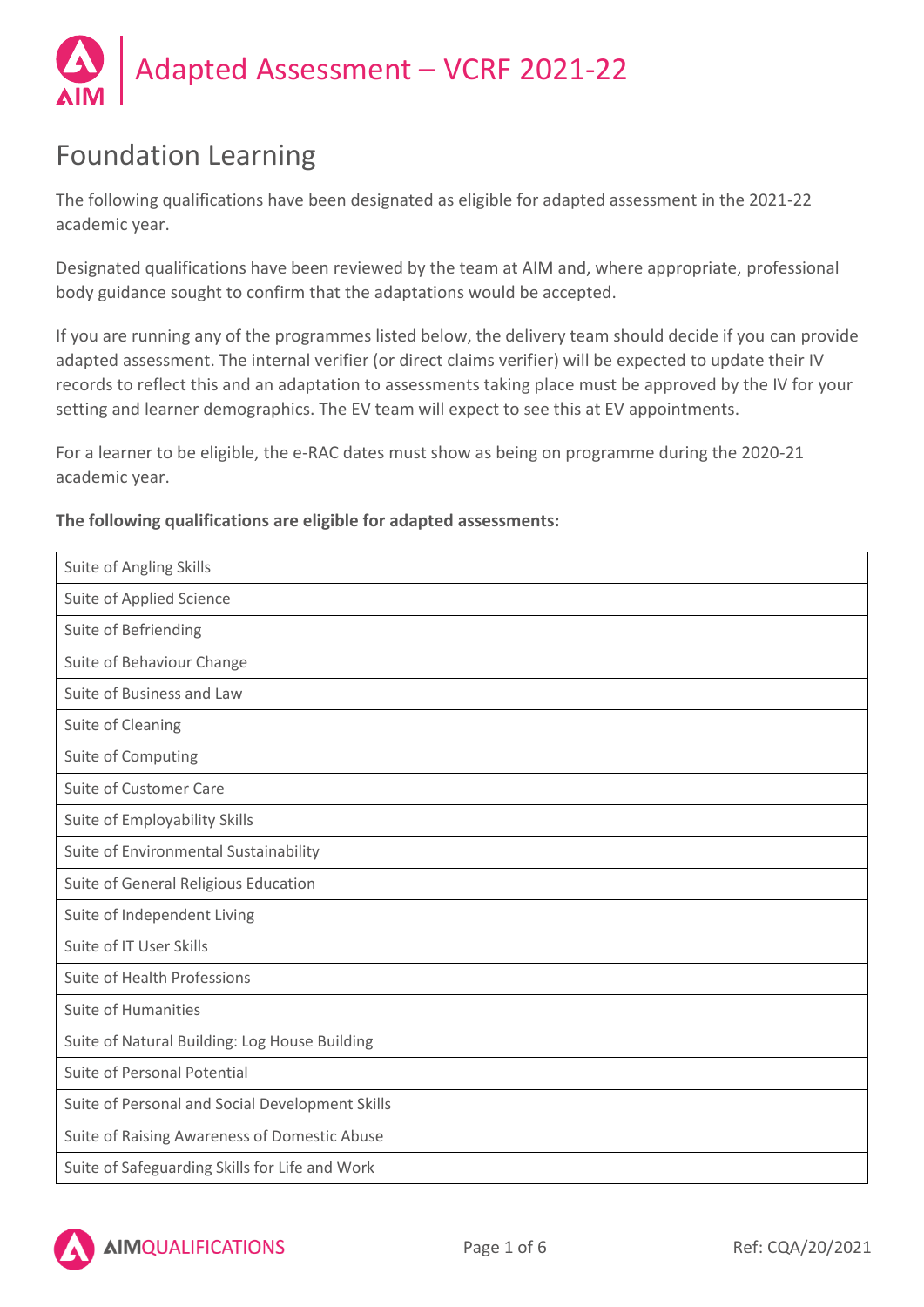

| Suite of Skills for Working in Animal Care Industries                                   |
|-----------------------------------------------------------------------------------------|
| Suite of Skills for Working in Business, Administration and Customer Service Industries |
| Suite of Skills for Working in Catering and Hospitality Industries                      |
| Suite of Skills for Working in Child Care Industries                                    |
| Suite of Skills for Working in Construction and Building Industries                     |
| Suite of Skills for Working in Creative and Design Industries                           |
| Suite of Skills for Working in Digital Technology Industries                            |
| Suite of Skills for Working in Engineering and Manufacturing Industries                 |
| Suite of Skills for Working in Hair and Beauty Industries                               |
| Suite of Skills for Working in Health, Lifestyle and Science Industries                 |
| Suite of Skills for Working in Horticulture Industries                                  |
| Suite of Skills for Working in Transport and Logistics Industries                       |
| Suite of Social Care                                                                    |
| Suite of Social Science                                                                 |
| Suite of Welfare Support Information and Advice                                         |

# Adaptations applicable to the requirements in the qualification handbook

These qualification suites may require an element of evidencing practical skills and adaptations allow learners to evidence this but with simulation and remote observations. Any witness statements may be completed by a supervisor and submitted to the assessor for assessment.

# **Practical activity**

Evidence may be assessed by direct observation of performance and must consist of **at least two of the following:**

- **•** annotated photographs
- **•** detailed witness statements, these can be completed by a supervisor and then assessed by the assessor
- video (with narration or written log)
- **·** learner log/evaluation
- peer observation report
- remote observation this will be evidenced by recording of the observation or screen shots/transcripts